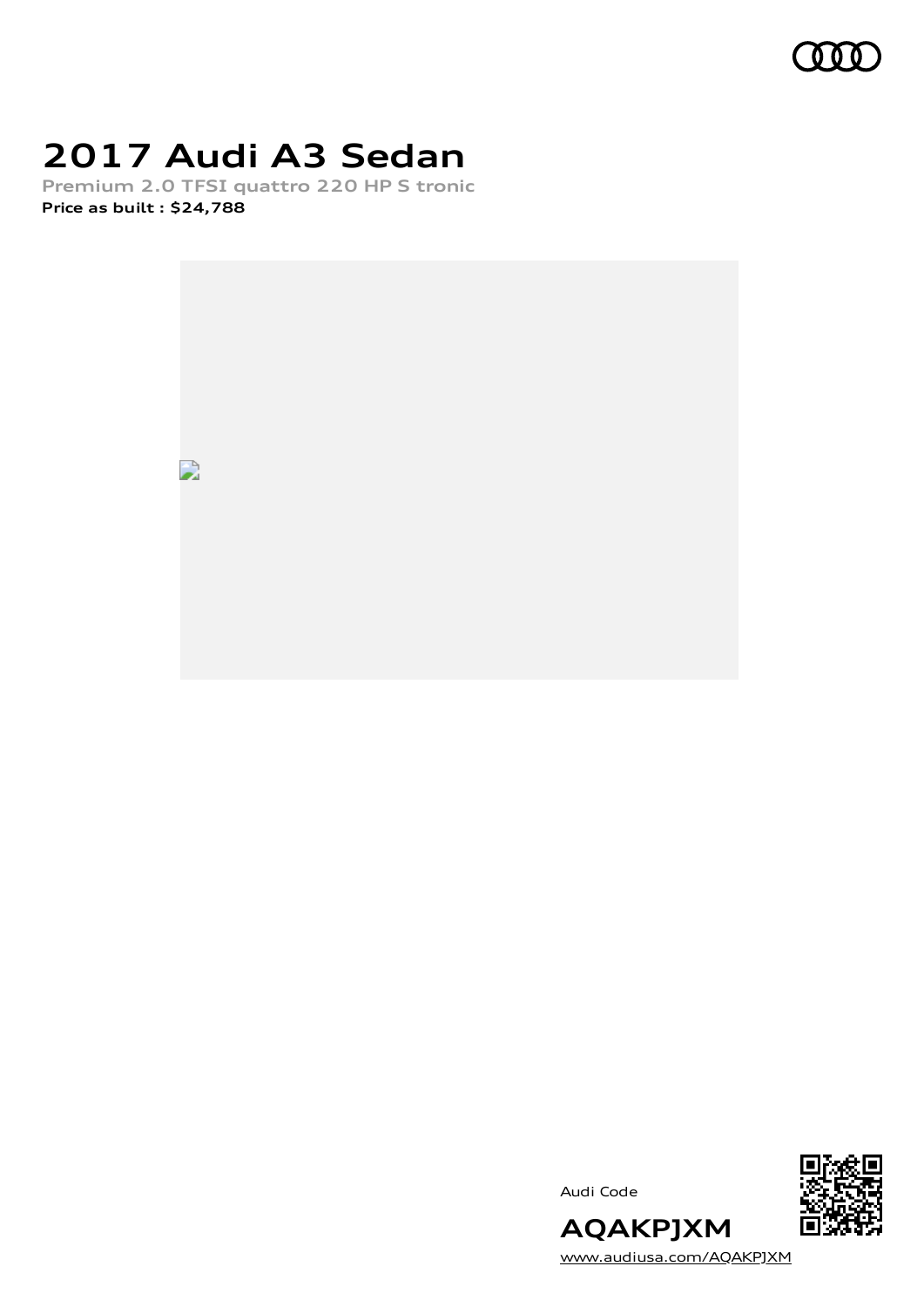# **Summary**

### **Audi 2017 Audi A3 Sedan** Premium 2.0 TFSI quattro 220 HP S tronic

**Price as buil[t](#page-9-0)** \$24,788

## **Exterior colour**

Nano Gray metallic

## $\overline{\phantom{a}}$

#### **Further Information**

|                 | N٥           |
|-----------------|--------------|
| Mileage         | 48,783 miles |
| Type of vehicle | Used car     |

**Warranty**

## **Interior colour**

| Seats     | <b>Black</b> |
|-----------|--------------|
| Dashboard | Black        |
| Carpet    | Black        |
| Headliner | Black        |
|           |              |

### **Audi Code** AQAKPJXM

**Your configuration on www.audiusa.com** [www.audiusa.com/AQAKPJXM](https://www.audiusa.com/AQAKPJXM)

**Commission number** 04eaee5b0a0e0971574e

## **Technical Specifications**

| Engine type                  | Four-cylinder                                                        |
|------------------------------|----------------------------------------------------------------------|
| stroke                       | Displacement/Bore and 1984 cc / 82.5 mm Bore 92.8 mm<br>Stroke cc/mm |
| Torque                       | 258 @ 1,600-4,400 lb-ft@rpm                                          |
| Top track speed              | 130 mph mph                                                          |
| Acceleration (0 - 60<br>mph) | 5.8 seconds seconds                                                  |
| Recommended fuel             | Premium                                                              |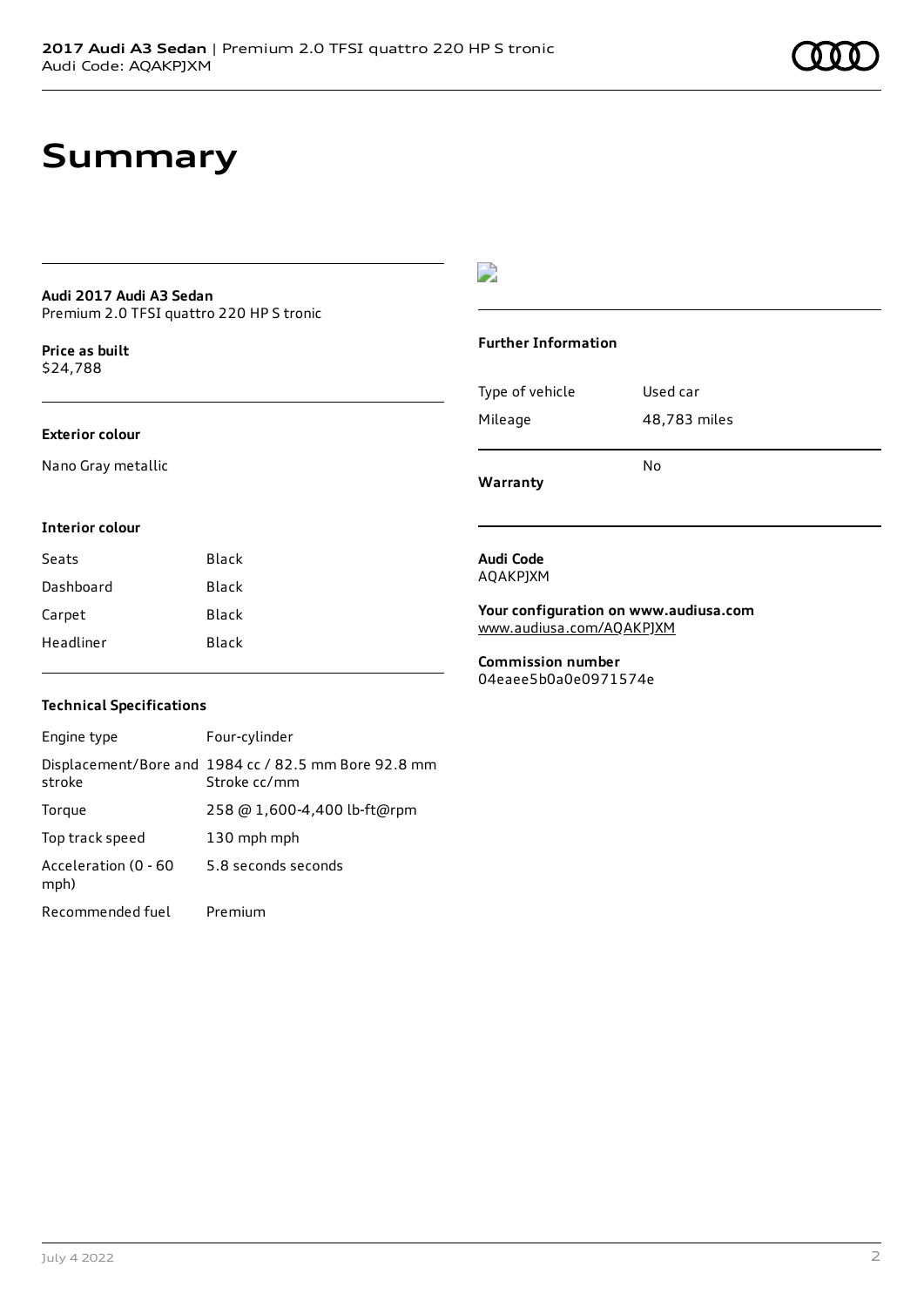# **Equipment**

Nano Gray metallic

Audi advanced key - keyless start, stop and entry

Convenience package

Heated front seats

Audi smartphone interface

Connectivity package

MMI® radio



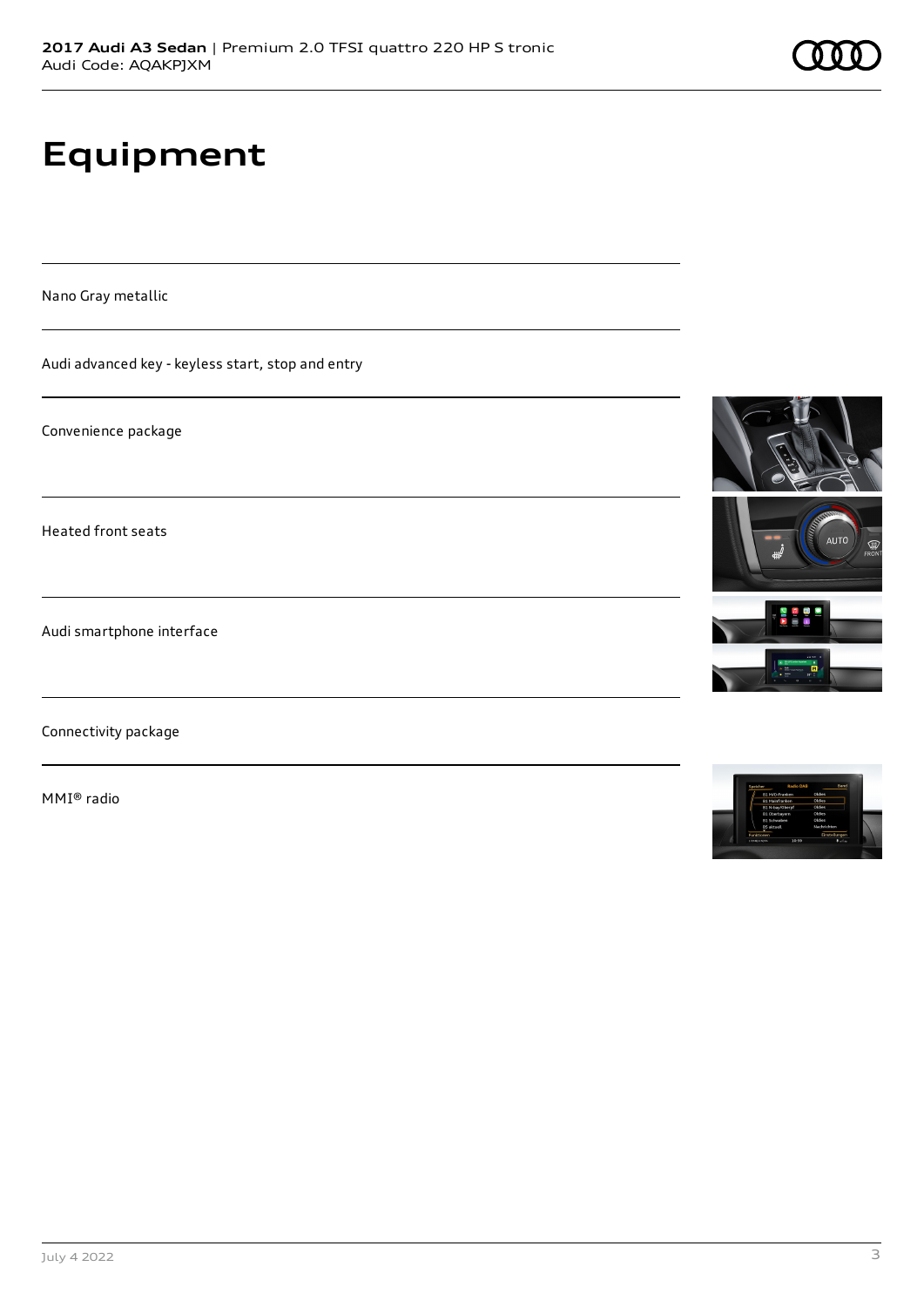# **Standard features**

## **Safety and Security**

| 1AS<br>Electronic stabilisation program ESP<br>UH1<br>Electromechanical parking brake<br>8T2<br>Cruise control with coast, resume and<br>accelerate features<br>Speed limiter<br>6Y8<br>4H3<br>Manual child safety locks<br>1 N 3<br>Electromechanical power steering<br>7K6<br>Tire-pressure monitoring system<br>Head/thorax side airbags<br>4X3<br>8N6<br>Light / rain sensor<br>3B7 | 4UB | Driver and front passenger airbags                                                |
|-----------------------------------------------------------------------------------------------------------------------------------------------------------------------------------------------------------------------------------------------------------------------------------------------------------------------------------------------------------------------------------------|-----|-----------------------------------------------------------------------------------|
|                                                                                                                                                                                                                                                                                                                                                                                         |     |                                                                                   |
|                                                                                                                                                                                                                                                                                                                                                                                         |     |                                                                                   |
|                                                                                                                                                                                                                                                                                                                                                                                         |     |                                                                                   |
|                                                                                                                                                                                                                                                                                                                                                                                         |     |                                                                                   |
|                                                                                                                                                                                                                                                                                                                                                                                         |     |                                                                                   |
|                                                                                                                                                                                                                                                                                                                                                                                         |     |                                                                                   |
|                                                                                                                                                                                                                                                                                                                                                                                         |     |                                                                                   |
|                                                                                                                                                                                                                                                                                                                                                                                         |     |                                                                                   |
|                                                                                                                                                                                                                                                                                                                                                                                         |     |                                                                                   |
|                                                                                                                                                                                                                                                                                                                                                                                         |     | ISOFIX child seat mounting and Top Tether<br>anchorage point for outer rear seats |

| <b>Interior</b> |                                          |
|-----------------|------------------------------------------|
| QJ1             | Aluminum interior package                |
| 3FB             | Panoramic sunroof                        |
| 7M3             | Door sill trims with aluminium inlay     |
| 6NQ             | <b>Black headliner</b>                   |
| 9AK             | Dual-zone automatic climate control      |
| 412             | Interior mirror                          |
| QQ5             | Illuminated vanity mirrors               |
| 1 XW            | Three-spoke multifunction steering wheel |
| 6F3             | Front center armrest                     |
| 7F9             | Leather-wrapped gear selector            |
| 3 NU            | Load-through facility                    |
| 7HA             | Cloth interior on doors                  |
| N4M             | Leather seating surfaces                 |
|                 |                                          |

## **Exterior**

| 0PO  | Dual exhaust outlets                              |
|------|---------------------------------------------------|
| 6XD  | Power-adjustable, heated exterior side<br>mirrors |
| 1S1  | Car jack                                          |
| 9T 1 | Heated front washer nozzles                       |
| 0N4  | 4-link rear suspension                            |
| 8IH  | Xenon plus                                        |
| 8TB  | Rear fog lights                                   |
| H7K  | 17" 225/45 all-season tires                       |
| 8SK  | LED taillights                                    |
| 4KC  | Side and rear windows in heat-insulating<br>glass |
| 47F  | Black window surrounds                            |

## CT0 17" 5-arm design wheels

## **Infotainment and Driver Assistance**

5MA Micrometallic Silver inlays

| 6K2             | Audi pre sense front                                          |
|-----------------|---------------------------------------------------------------|
| 7W1             | Audi pre sense <sup>®</sup> basic                             |
| KA <sub>2</sub> | Rearview camera                                               |
| 9VD             | Audi sound system                                             |
| <b>9S5</b>      | Driver information system                                     |
| QV3             | Sirius XM® Satellite Radio                                    |
| 9ZX             | BLUETOOTH wireless technology preparation<br>for mobile phone |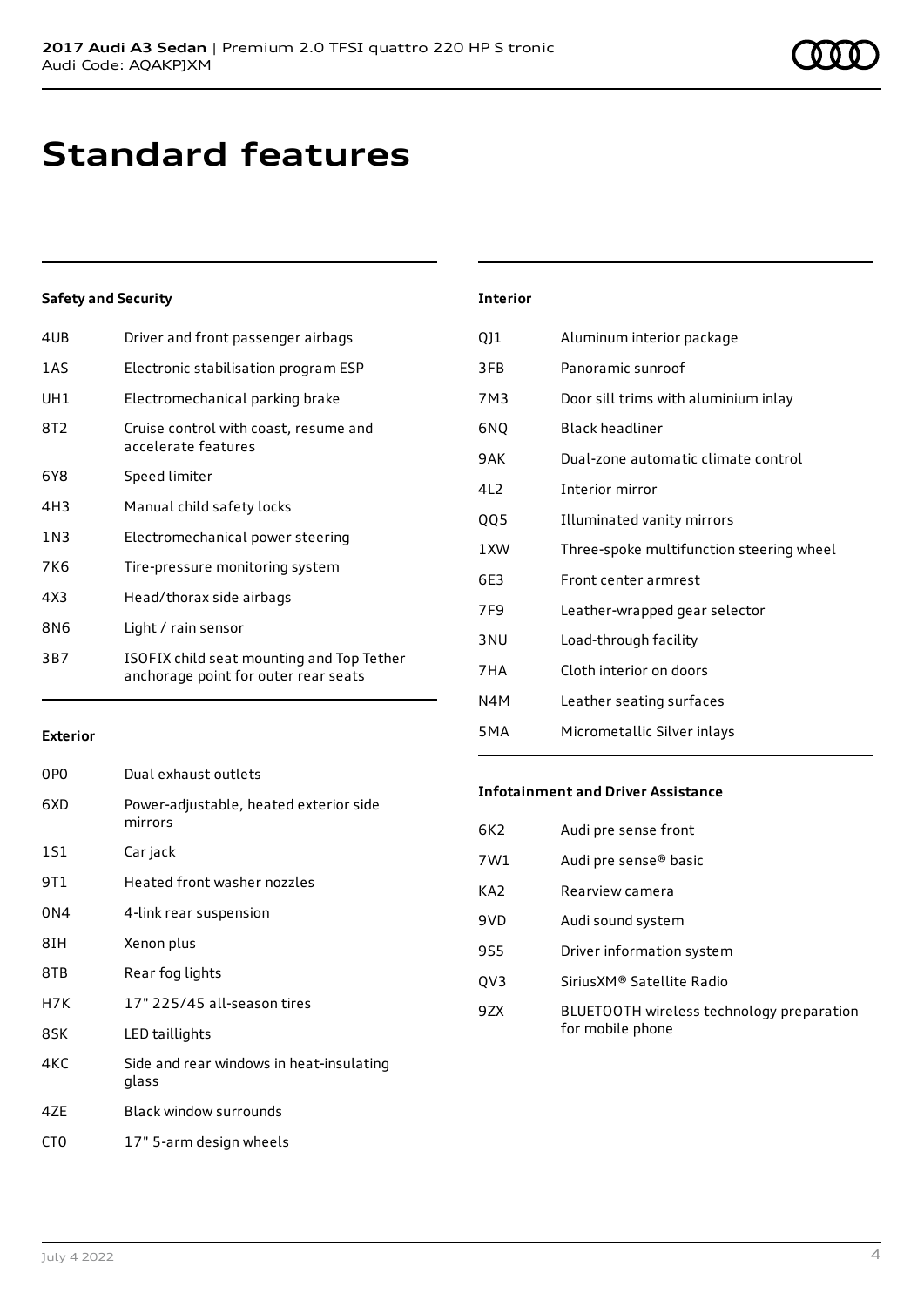# **Dealer remarks**

2017 Audi A3 Nano Gray Metallic 2.0T Premium quattro, Black Leather, 10 Speakers, ABS brakes, Alloy wheels, AM/FM radio: SiriusXM, Audi Advanced Key, Audi Guard All-Weather Floor Mats (Set of 4), CD player, Convenience Package, Delay-off headlights, Electronic Stability Control, Exterior Parking Camera Rear, Front dual zone A/C, Front fog lights, Heated door mirrors, Heated Front Seats, High intensity discharge headlights: Xenon plus, Illuminated entry, Low tire pressure warning, MP3 decoder, Power moonroof, Radio data system, Radio: Audi Concert AM/FM/1CD Player, Rain sensing wipers, Rear fog lights, Remote keyless entry, Speed control, Speed-Sensitive Wipers, Traction control, USB Audi Music Interface, Wheels: 7.5" x 17" 5-Arm-Design. CARFAX One-Owner. quattro quattro 6-Speed S tronic® Automatic 2.0L 4-Cylinder TFSI

Here at Jack Daniels Audi Upper Saddle River We strive for excellence in every Pre-owned vehicle All vehicles receive a 300 point inspection with a full detail! Odometer is 1195 miles below market average! 24/31 City/Highway MPG

Awards:

\* JD Power Automotive Performance, Execution and Layout (APEAL) Study \* 2017 IIHS Top Safety Pick+ \* 2017 IIHS Top Safety Pick

Reviews:

\* Cabin offers the kind of high-end design you expect in a luxury brand car and doesn't skimp on materials; fuelefficient engine still delivers respectable thrust; manages corners and bumps equally well; ample standard equipment; top crash test scores. Source: Edmunds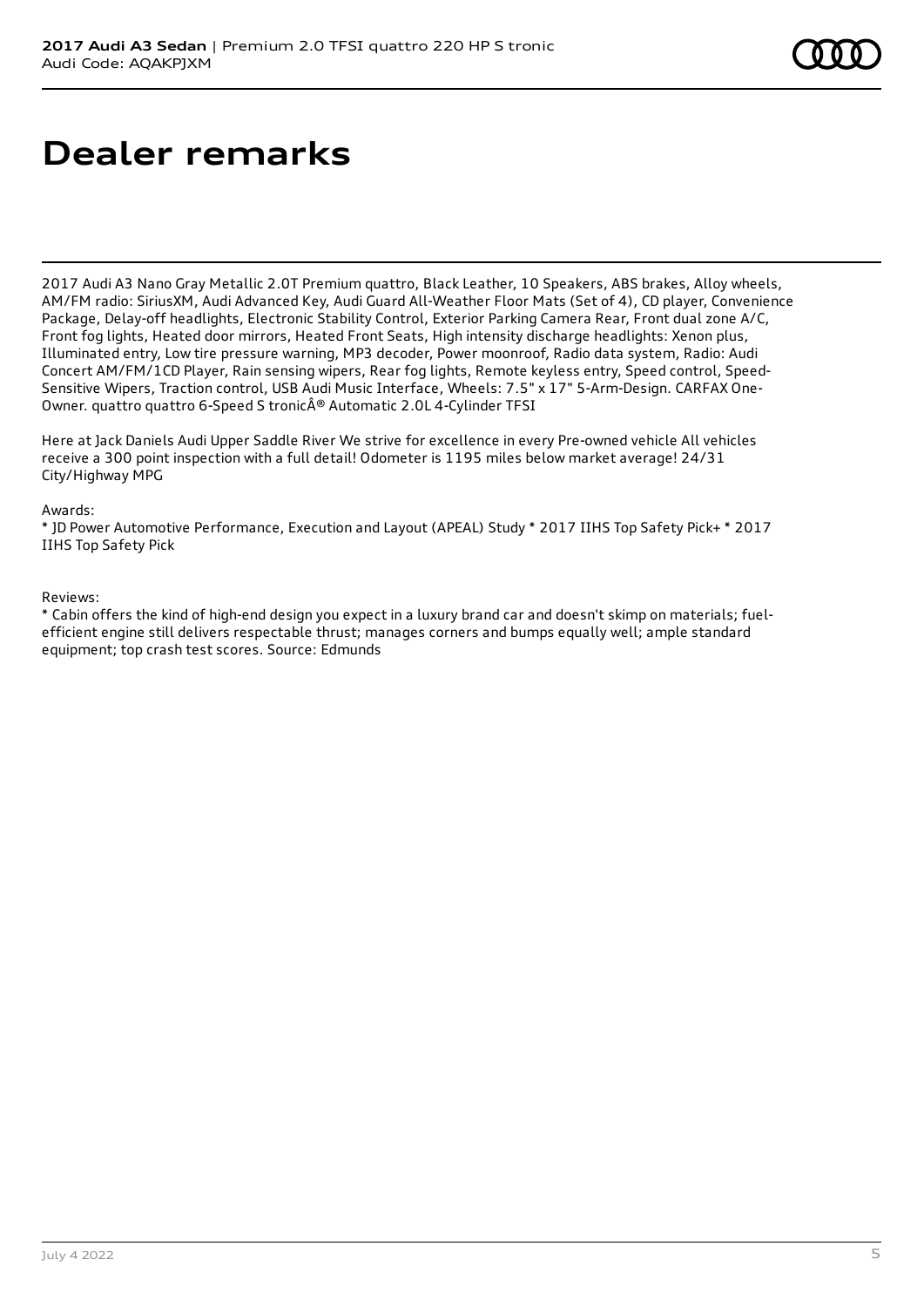# **Technical Specifications**

#### July 4 2022 6

**Driveline**

Gear ratios: 6th 0.636: 1

Gear ratios: 4th 0.773: 1

Gear ratios: 5th 0.811: 1 Gear ratios: 2nd 1.792: 1 Gear ratios: 3rd 1.125: 1 Gear ratios: Reverse 3.351: 1 Gear ratios: 1st 2.933: 1

## **Engineering | Performance**

| Engine type                                 | Four-cylinder                                                        |
|---------------------------------------------|----------------------------------------------------------------------|
| Acceleration (0 - 60<br>mph)                | 5.8 seconds seconds                                                  |
| Engine block                                | Cast Iron                                                            |
| Induction/fuel injection Turbocharged/TFSI® |                                                                      |
| Cylinder head                               | Aluminum-alloy                                                       |
| Max. output ps/hp                           | 220 @ 4,500-6,200 @ rpm                                              |
| stroke                                      | Displacement/Bore and 1984 cc / 82.5 mm Bore 92.8 mm<br>Stroke cc/mm |
| Top track speed                             | 130 mph mph                                                          |
| Torque                                      | 258 @ 1,600-4,400 lb-ft@rpm                                          |
| Valvetrain                                  | 16-valve DOHC                                                        |

Gear ratios: Final Drive 1st - 4th 4.769: 1, 5th - 6th &

Transmission Six-speed S tronic® dual-clutch

Reverse 3.444: 1

automatic transmission with quattro® all-wheel drive

## Turning diameter, curb-36.1 ft to-curb Steering ratio 15.3:1 **Suspension**

Front axle MacPherson strut front suspension Rear axle Four-link rear suspension

Steering type Electromechanical power steering

## **Brake system**

**Steering**

| Front brakes | 12.3 (ventilated) in |
|--------------|----------------------|
| Rear brakes  | $10.7$ (solid) in    |

## **Body**

| Material             | Lightweight construction<br>technology - fully galvanized steel<br>unibody with aluminum hood and<br>front subframe |
|----------------------|---------------------------------------------------------------------------------------------------------------------|
| Corrosion protection | Multistep anti-corrosion protection                                                                                 |

## **Warranty | Maintenance**

| Warranty    | 4-year/50,000-mile new vehicle<br>limited warranty                                        |
|-------------|-------------------------------------------------------------------------------------------|
| Maintenance | 12-month/10,000-mile (whichever<br>occurs first) NO CHARGE first<br>scheduled maintenance |

## **(1/2)**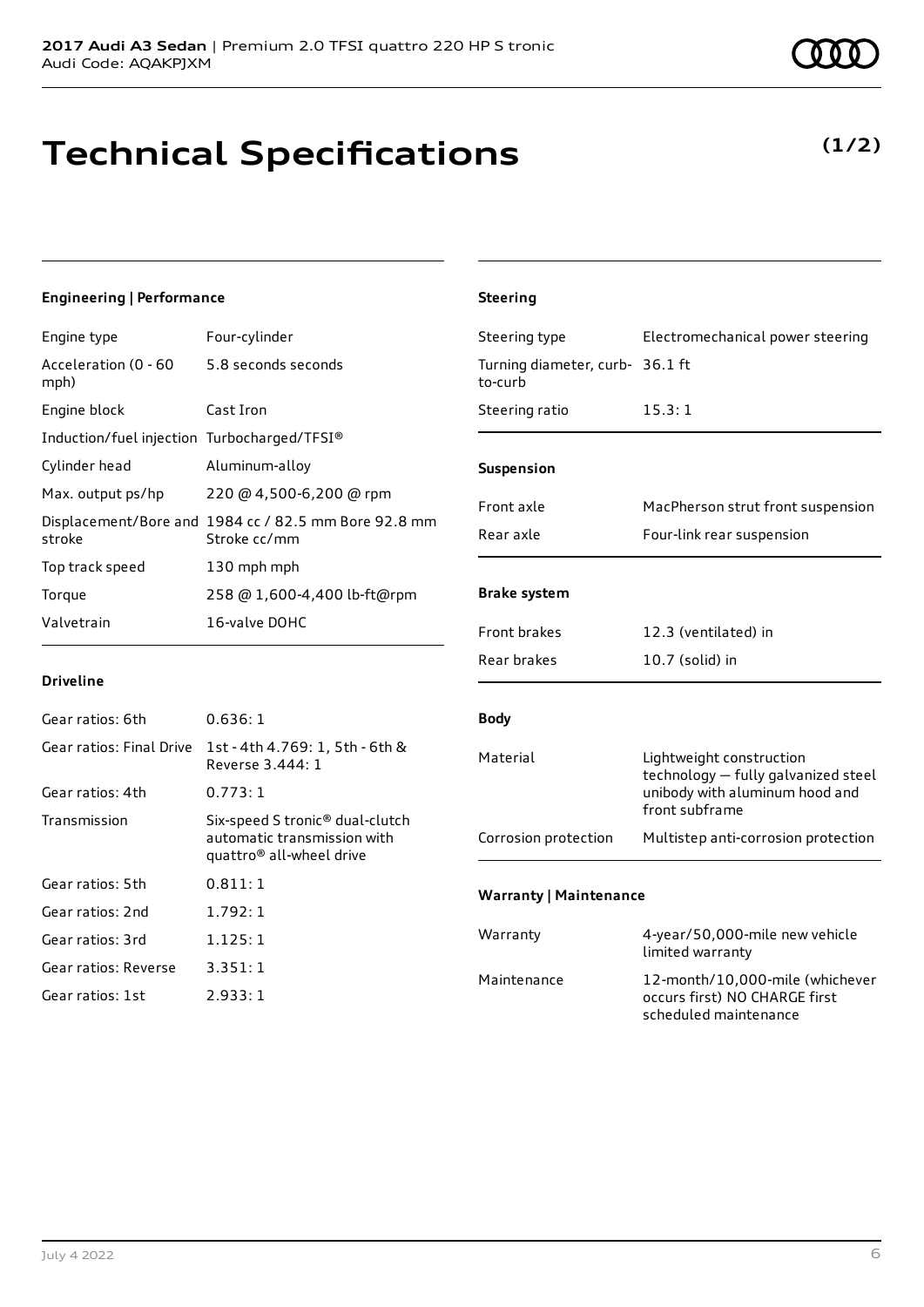# **Technical Specifications**

## **Exterior Measurements**

| Height                        | 55.7 in  |
|-------------------------------|----------|
| Length                        | 175.5 in |
| Wheelbase                     | 103.8 in |
| Drag coefficient              | 0.30 Cw  |
| Overall width with<br>mirrors | 77.2 in  |
| Track rear                    | 60.1 in  |
| Track front                   | 61.2 in  |
| Curb weight                   | 3,362 lb |

## **Interior measurements**

| Seating capacity                          | 5                    |
|-------------------------------------------|----------------------|
| Shoulder room, rear                       | 53.0 in              |
| Head room with front<br>sunroof           | $36.5$ in            |
| Leg room, rear                            | $35.1$ in            |
| Shoulder room, front                      | 54.8 in              |
| Head room with rear<br>sunroof            | $36.1$ in            |
| Leg room, front                           | 41.2 in              |
| Cargo volume, rear<br>seatbacks up/folded | 10.0/NA cu ft, cu ft |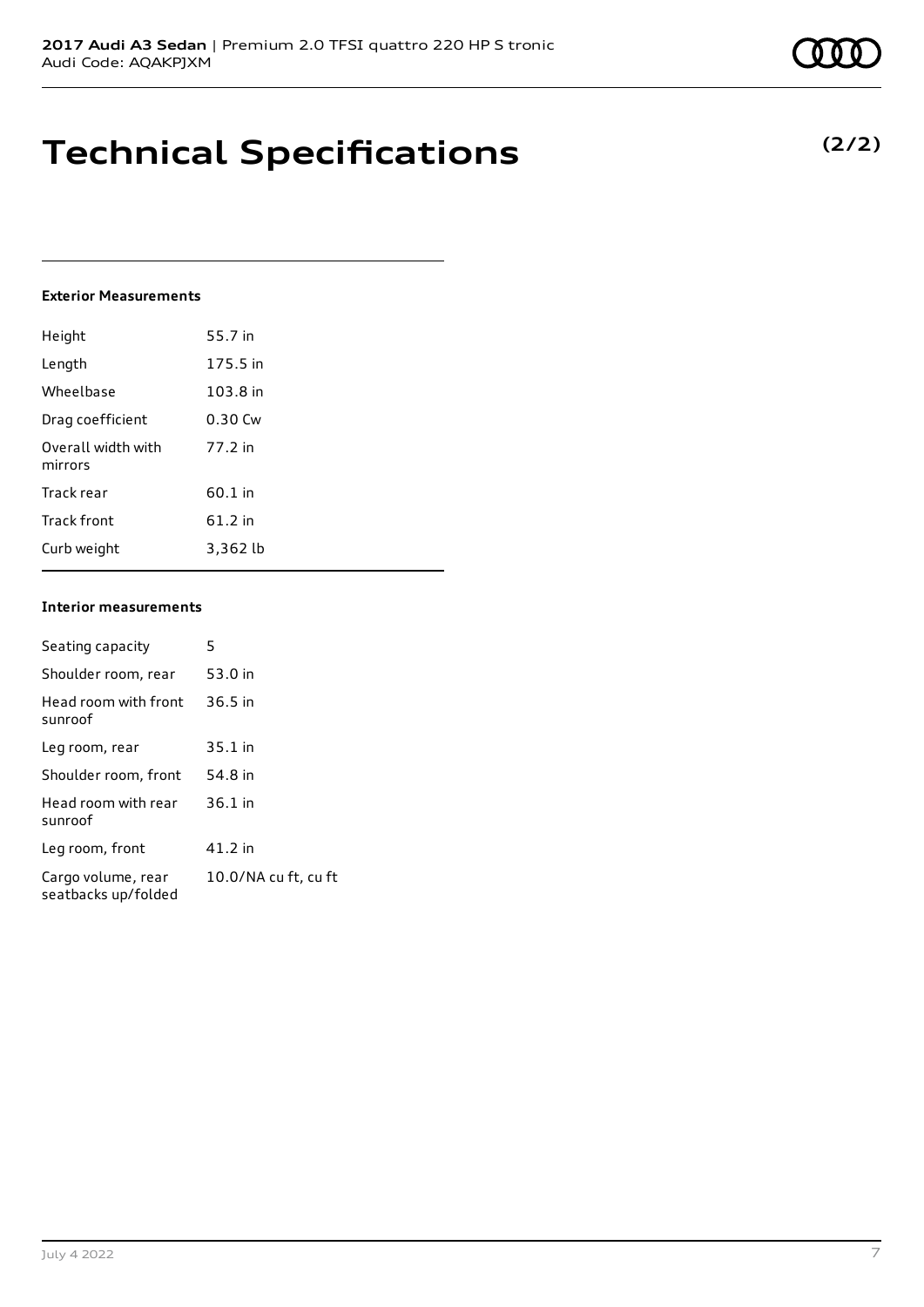# **Consumption- and emission**

## **Consumption by NEDC**

| urban       | 24 mpg |
|-------------|--------|
| extra-urban | 31 mpg |
| combined    | 27 mpg |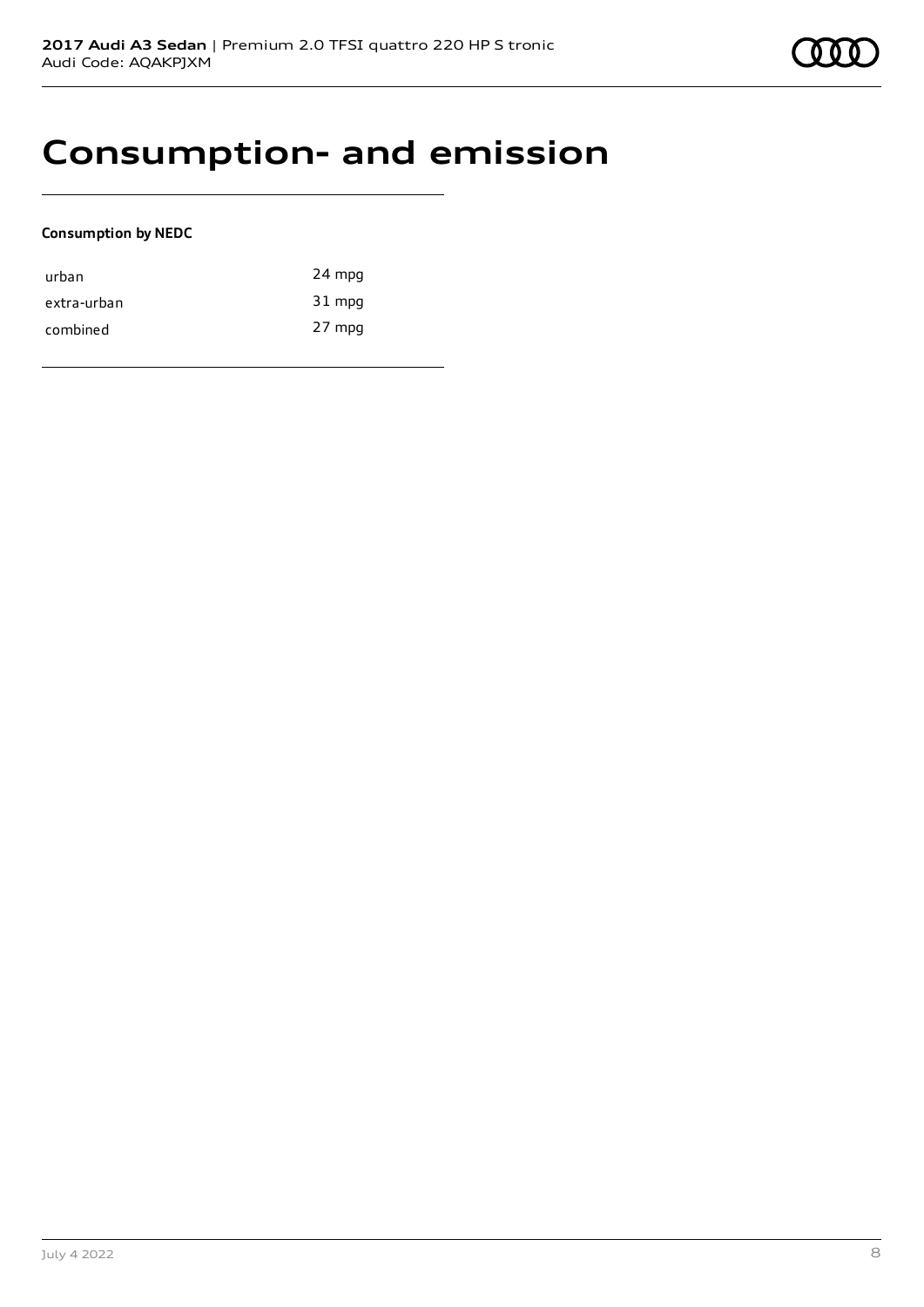

# **Contact**

Dealer **Jack Daniels Audi of USR**

243 Route 17 South 07458 Upper Saddle River NJ

Phone: +12012521500 FAX: 2017602420

www: [https://www.jackdanielsusraudi.com](https://www.jackdanielsusraudi.com/)